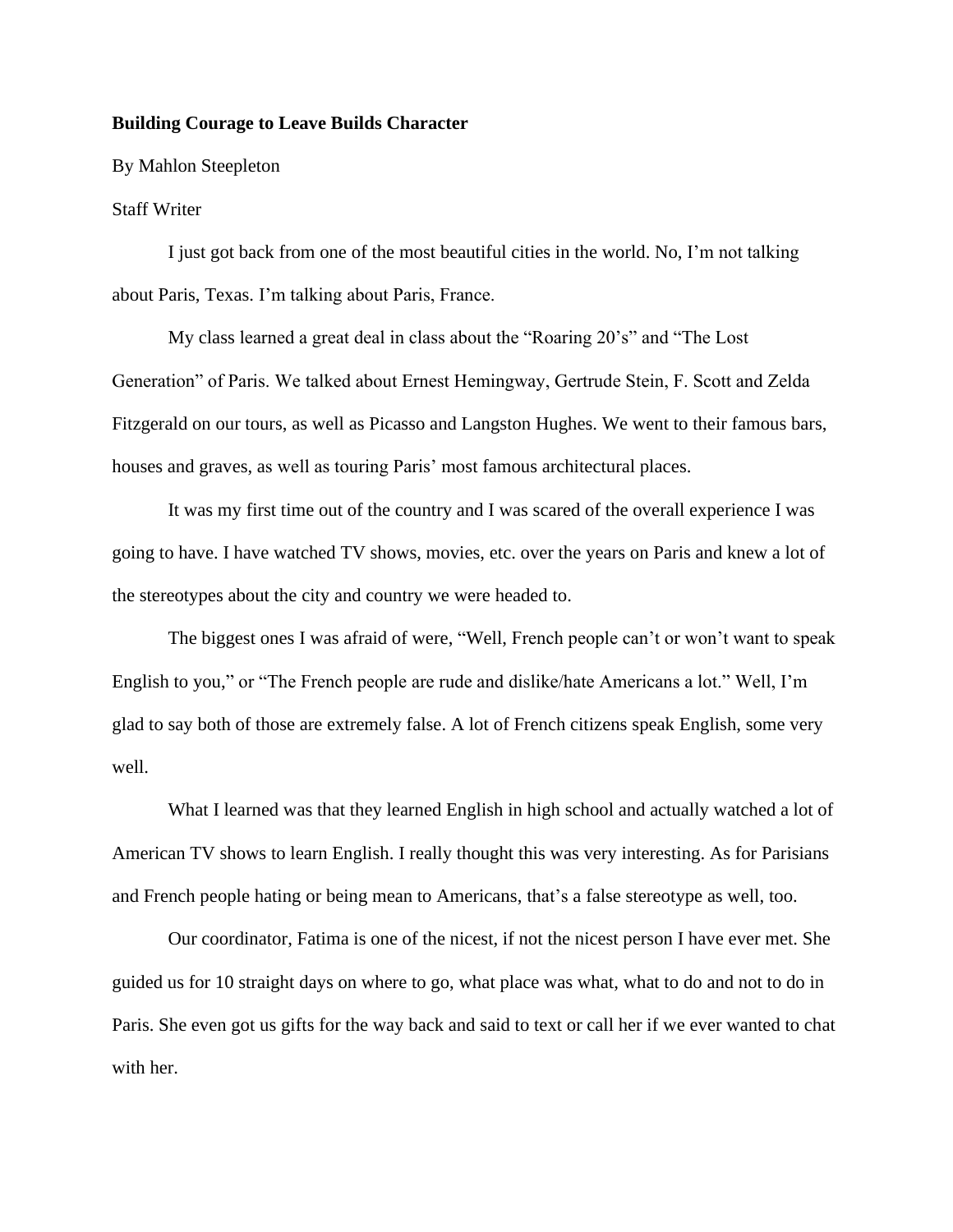The city reminded me a lot of Chicago with all the lights at night and it was very beautiful. One night I jogged to the Eiffel Tower from our hotel and it was one of the best experiences I have had in a while. It was very peaceful and not loud from cars or the traffic. I was just jogging and listening to good music. When I got to the second floor, I saw the whole city and it was very magical. It was one of those moments where it's just you and the city.

Paris has some differences from the United States and when I was over there I kept thinking about why the United States doesn't try to change and take different ideas from other countries and apply it to our own. I mean, we have taken a lot of food, art, and technology ideas from other countries and applied it to America over the years. Why not do things that can improve our country? France has universal healthcare, a great economy, way less school shootings, and way less OWIs and alcohol related car crashes and deaths. Just to name a few.

Overall, it was a 10/10 experience besides me getting food poisoning one night from eating Subway, almost walking into the women's restroom at the airport (both looked exactly the same: had the same colors), and stepping in dog poop.

It was an amazing experience and I'm happy I got the courage to take a trip outside of the United States. I am a better person for doing it.